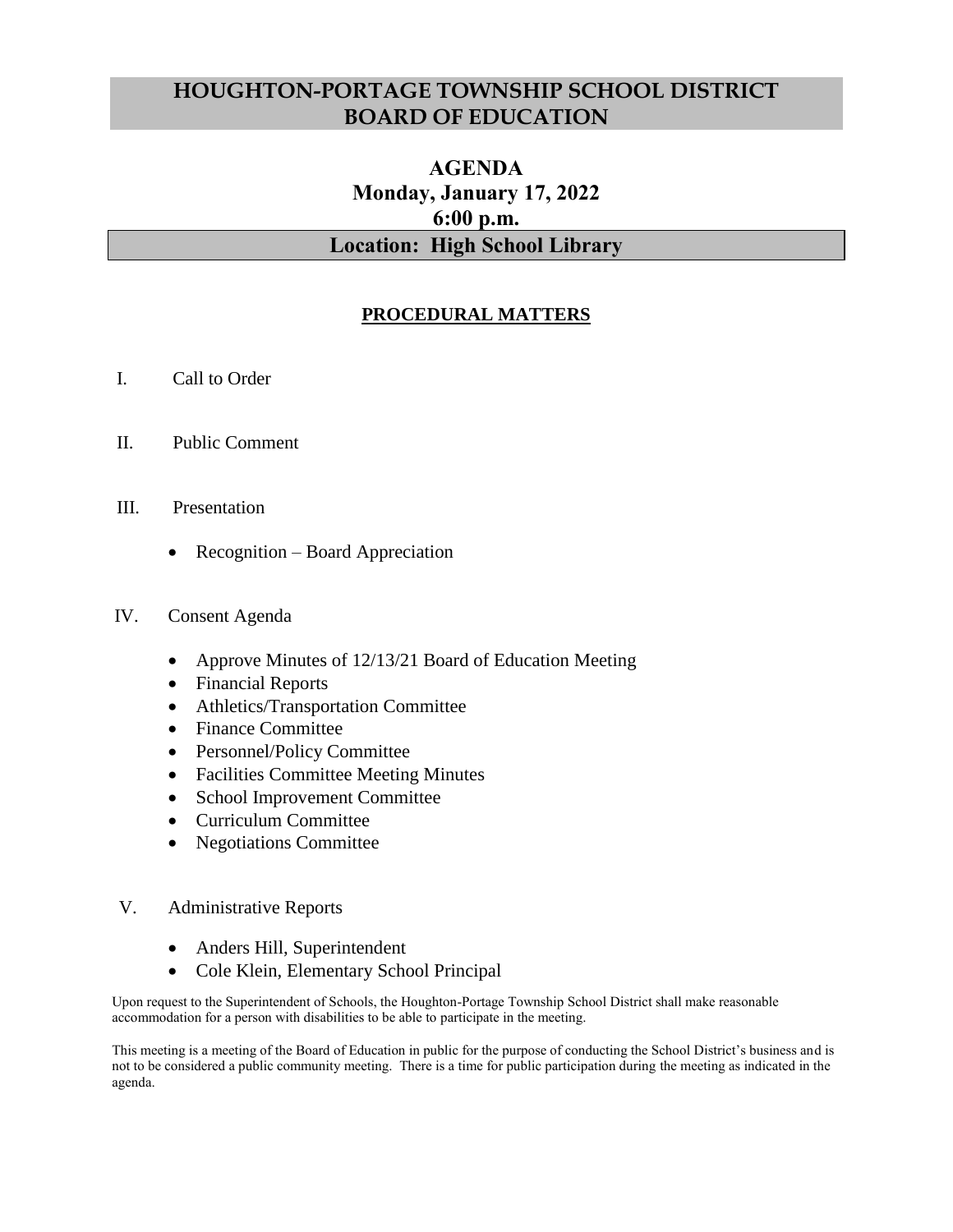**Page 2 Board Agenda –1/17/2022**

- Julie Filpus, Middle School Principal
- Tiffany Scullion, High School Principal
- John Sanregret, Athletic Director

## VI. MASB, MASA & CCASB Reports

- VII. Discussion Items/Action Items
	- 1. Election of Officers

| Moved by                                  | , seconded by | tc |
|-------------------------------------------|---------------|----|
| elect officers of the Board of Education. |               |    |

| Yeas: |  |
|-------|--|
| Nays: |  |

2. Approval of By-Laws

Moved by \_\_\_\_\_\_\_\_\_\_\_\_\_\_\_\_\_\_\_\_, seconded by \_\_\_\_\_\_\_\_\_\_\_\_\_\_\_\_\_\_\_\_\_\_, to approve the By-Laws from Section 0000 of the Policy Manual. A list of By-Laws from Section 0000 of the Policy Manual is available on Houghton-Portage Township Schools' website.

| Yeas: |  |
|-------|--|
| Nays: |  |

3. Resolution Fixing Time, Date & Place of Monthly Meetings

Moved by , seconded by \_ , to approve the schedule for monthly meetings on February 21, March 21, April 18, May 16, June 20, July 18, August 15, September 19, October 17, November 21, December 12, January 16, to begin at 6:00 p.m. and the meetings to be held in the Houghton High School Board Room or Houghton High School Library.

Yeas:  $\blacksquare$ Nays:

Upon request to the Superintendent of Schools, the Houghton-Portage Township School District shall make reasonable accommodation for a person with disabilities to be able to participate in the meeting.

This meeting is a meeting of the Board of Education in public for the purpose of conducting the School District's business and is not to be considered a public community meeting. There is a time for public participation during the meeting as indicated in the agenda.